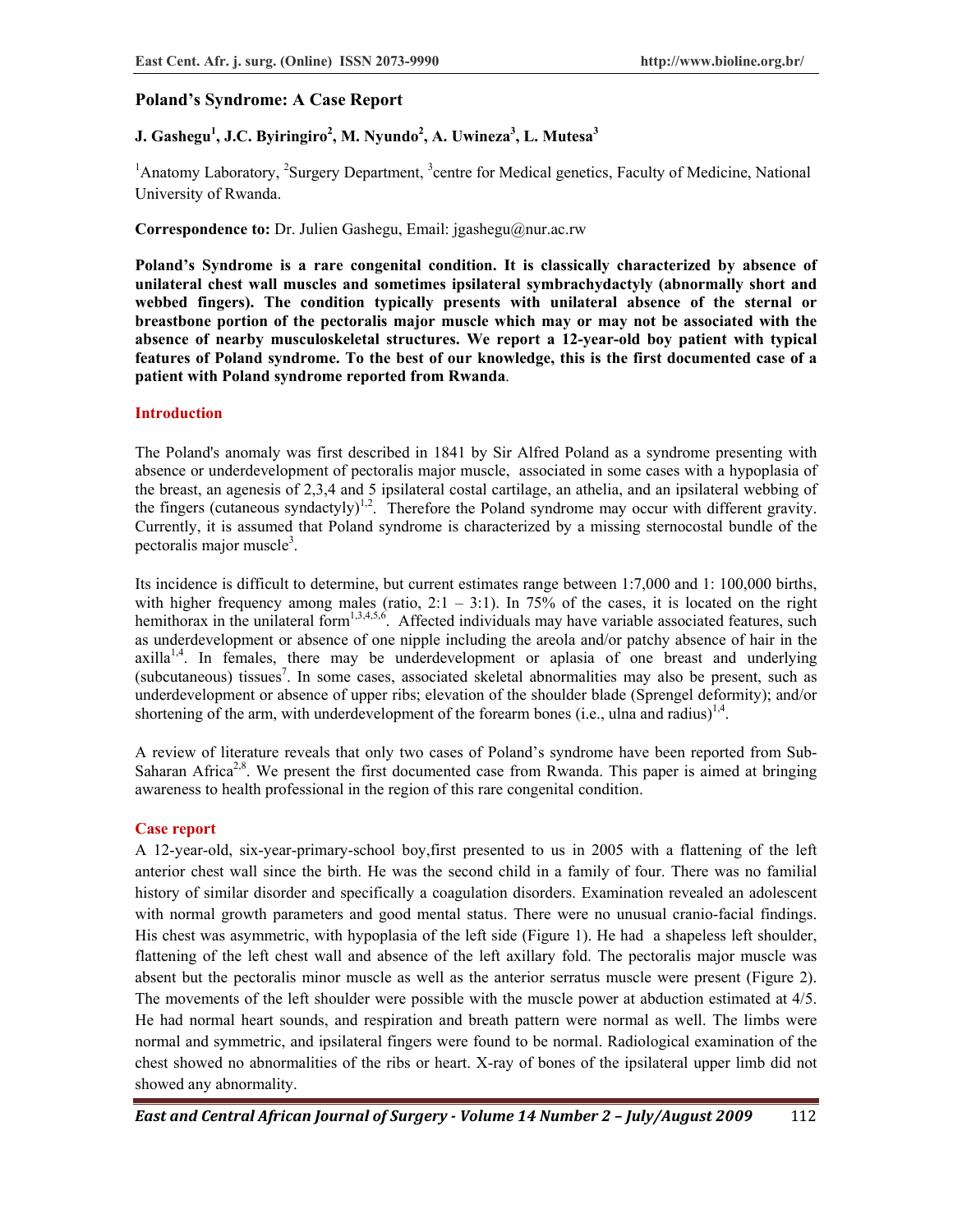

**Figure 1.** 12-year-old boy with Poland syndrome. Note the hypotrophic left anterior chest wall and absent axillary fold and the pectoralis major muscle.



**Figure 2.** 12-year old boy with Poland syndrome. Note the edge of the pectoralis minor muscle on the left side

 Based on those physical findings, a diagnosis of Poland's syndrome was made. No surgical treatment was offered. The family was counseled and the patient followed up on outpatient basis. During the last three year of follow up, the boy has bee found to continues to grow normally with good school progress

### **Discussion**

The case of Poland Syndrome we present is the first described in Rwanda and is of the pure presentation as it consists only on the unilateral aplasia of the pectoralis major muscle without any other associated defects  $1,3$ . However, it presented in the left hemithorax while the right side is the most frequently  $involved^{3,4}$ 

The exact etiology of the Poland syndrome is unknown. It is assumed that the aplasia of the pectoralis muscles and associated chest defects, as the athelia, aplasia of costal cartilages, are consequences of an